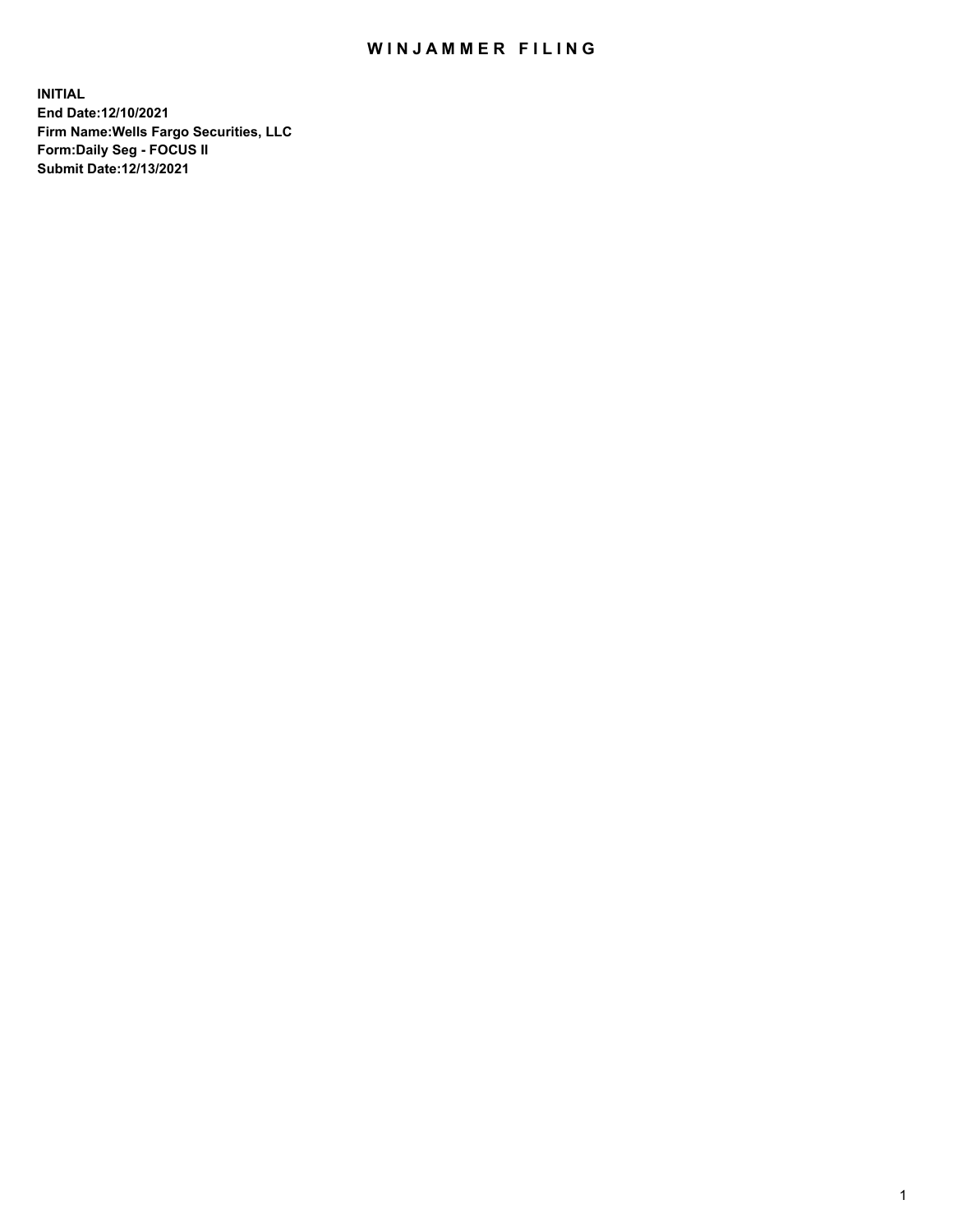**INITIAL End Date:12/10/2021 Firm Name:Wells Fargo Securities, LLC Form:Daily Seg - FOCUS II Submit Date:12/13/2021 Daily Segregation - Cover Page**

| Name of Company                                                                                                                                                                                                                                                                                                                | <b>Wells Fargo Securities LLC</b>                          |
|--------------------------------------------------------------------------------------------------------------------------------------------------------------------------------------------------------------------------------------------------------------------------------------------------------------------------------|------------------------------------------------------------|
| <b>Contact Name</b>                                                                                                                                                                                                                                                                                                            | <b>James Gnall</b>                                         |
| <b>Contact Phone Number</b>                                                                                                                                                                                                                                                                                                    | 917-699-6822                                               |
| <b>Contact Email Address</b>                                                                                                                                                                                                                                                                                                   | james.w.gnall@wellsfargo.com                               |
| FCM's Customer Segregated Funds Residual Interest Target (choose one):<br>a. Minimum dollar amount: ; or<br>b. Minimum percentage of customer segregated funds required:% ; or<br>c. Dollar amount range between: and; or<br>d. Percentage range of customer segregated funds required between: % and %.                       | 115,000,000<br><u>0</u><br><u>00</u><br>0 <sub>0</sub>     |
| FCM's Customer Secured Amount Funds Residual Interest Target (choose one):<br>a. Minimum dollar amount: ; or<br>b. Minimum percentage of customer secured funds required:% ; or<br>c. Dollar amount range between: and; or<br>d. Percentage range of customer secured funds required between: % and %.                         | 30,000,000<br><u>0</u><br>0 <sub>0</sub><br>0 <sub>0</sub> |
| FCM's Cleared Swaps Customer Collateral Residual Interest Target (choose one):<br>a. Minimum dollar amount: ; or<br>b. Minimum percentage of cleared swaps customer collateral required:% ; or<br>c. Dollar amount range between: and; or<br>d. Percentage range of cleared swaps customer collateral required between:% and%. | 340,000,000<br><u>0</u><br>00<br><u>00</u>                 |

Attach supporting documents CH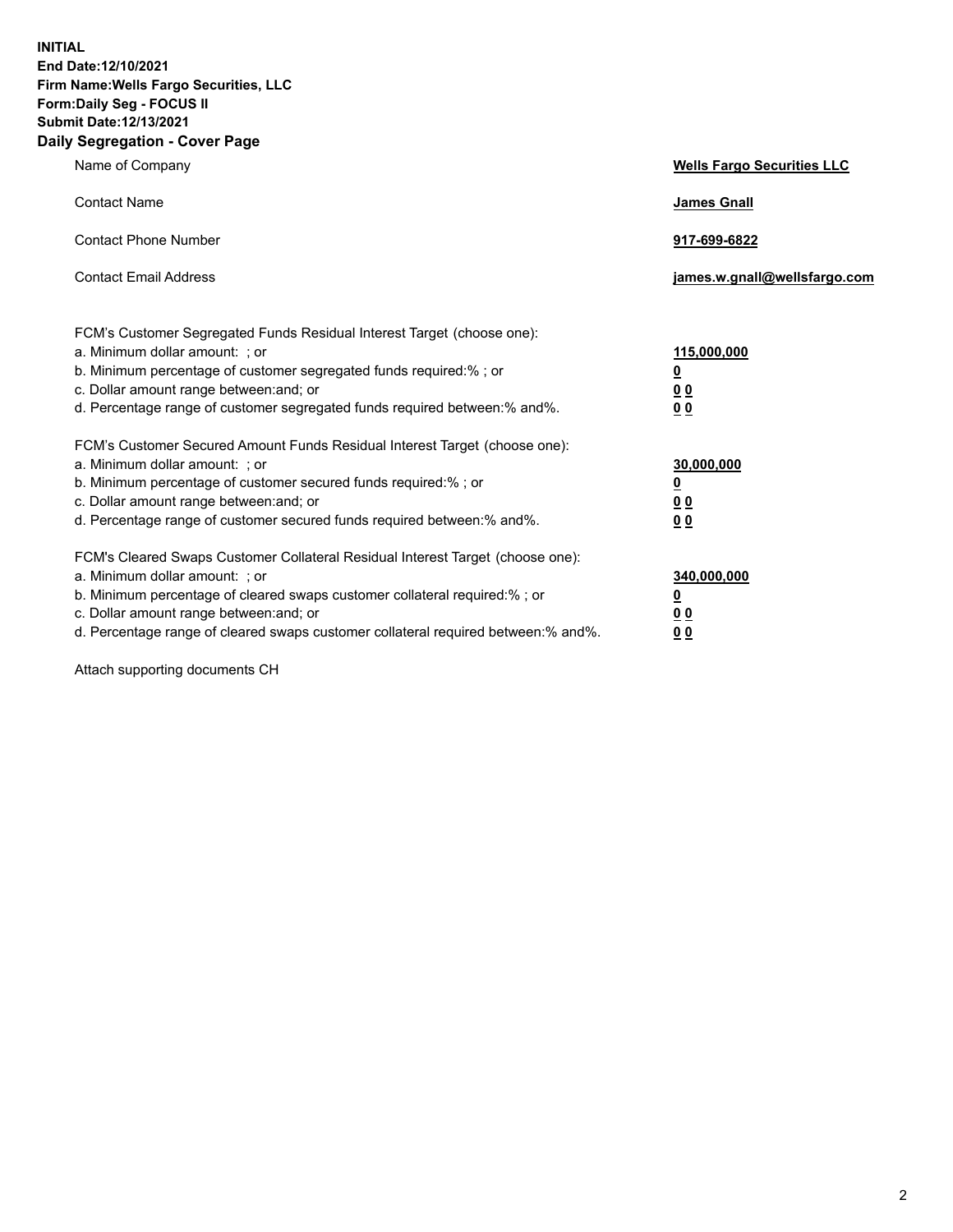**INITIAL End Date:12/10/2021 Firm Name:Wells Fargo Securities, LLC Form:Daily Seg - FOCUS II Submit Date:12/13/2021**

## **Daily Segregation - Secured Amounts**

|     | Foreign Futures and Foreign Options Secured Amounts                                         |                                |
|-----|---------------------------------------------------------------------------------------------|--------------------------------|
|     | Amount required to be set aside pursuant to law, rule or regulation of a foreign            | $0$ [7305]                     |
|     | government or a rule of a self-regulatory organization authorized thereunder                |                                |
| 1.  | Net ledger balance - Foreign Futures and Foreign Option Trading - All Customers             |                                |
|     | A. Cash                                                                                     | 123,946,239 [7315]             |
|     | B. Securities (at market)                                                                   | 196,324,378 [7317]             |
| 2.  | Net unrealized profit (loss) in open futures contracts traded on a foreign board of trade   | 83,729,454 [7325]              |
| 3.  | Exchange traded options                                                                     |                                |
|     | a. Market value of open option contracts purchased on a foreign board of trade              | 3,168 [7335]                   |
|     | b. Market value of open contracts granted (sold) on a foreign board of trade                | $0$ [7337]                     |
| 4.  | Net equity (deficit) (add lines 1. 2. and 3.)                                               | 404,003,239 [7345]             |
| 5.  | Account liquidating to a deficit and account with a debit balances - gross amount           | 3,597,305 [7351]               |
|     | Less: amount offset by customer owned securities                                            | -3,592,854 [7352] 4,451 [7354] |
| 6.  | Amount required to be set aside as the secured amount - Net Liquidating Equity              | 404,007,690 [7355]             |
|     | Method (add lines 4 and 5)                                                                  |                                |
| 7.  | Greater of amount required to be set aside pursuant to foreign jurisdiction (above) or line | 404,007,690 [7360]             |
|     | 6.                                                                                          |                                |
|     | FUNDS DEPOSITED IN SEPARATE REGULATION 30.7 ACCOUNTS                                        |                                |
| 1.  | Cash in banks                                                                               |                                |
|     | A. Banks located in the United States                                                       | 67,835,482 [7500]              |
|     | B. Other banks qualified under Regulation 30.7                                              | 23,254,010 [7520] 91,089,492   |
|     |                                                                                             | [7530]                         |
| 2.  | <b>Securities</b>                                                                           |                                |
|     | A. In safekeeping with banks located in the United States                                   | 129,622,958 [7540]             |
|     | B. In safekeeping with other banks qualified under Regulation 30.7                          | 0 [7560] 129,622,958 [7570]    |
| 3.  | Equities with registered futures commission merchants                                       |                                |
|     | A. Cash                                                                                     | 21,104,432 [7580]              |
|     | <b>B.</b> Securities                                                                        | 86,709,777 [7590]              |
|     | C. Unrealized gain (loss) on open futures contracts                                         | 10,952,988 [7600]              |
|     | D. Value of long option contracts                                                           | 3,168 [7610]                   |
|     | E. Value of short option contracts                                                          | 0 [7615] 118,770,365 [7620]    |
| 4.  | Amounts held by clearing organizations of foreign boards of trade                           |                                |
|     | A. Cash                                                                                     | $0$ [7640]                     |
|     | <b>B.</b> Securities                                                                        | $0$ [7650]                     |
|     | C. Amount due to (from) clearing organization - daily variation                             | $0$ [7660]                     |
|     | D. Value of long option contracts                                                           | $0$ [7670]                     |
|     | E. Value of short option contracts                                                          | 0 [7675] 0 [7680]              |
| 5.  | Amounts held by members of foreign boards of trade                                          |                                |
|     | A. Cash                                                                                     | -3,282,650 [7700]              |
|     | <b>B.</b> Securities                                                                        | 170,062,027 [7710]             |
|     | C. Unrealized gain (loss) on open futures contracts                                         | 16,635,877 [7720]              |
|     | D. Value of long option contracts                                                           | $0$ [7730]                     |
|     | E. Value of short option contracts                                                          | 0 [7735] 183,415,254 [7740]    |
| 6.  | Amounts with other depositories designated by a foreign board of trade                      | $0$ [7760]                     |
| 7.  | Segregated funds on hand                                                                    | $0$ [7765]                     |
| 8.  | Total funds in separate section 30.7 accounts                                               | 522,898,069 [7770]             |
| 9.  | Excess (deficiency) Set Aside for Secured Amount (subtract line 7 Secured Statement         | 118,890,379 [7380]             |
|     | Page 1 from Line 8)                                                                         |                                |
| 10. | Management Target Amount for Excess funds in separate section 30.7 accounts                 | 30,000,000 [7780]              |

11. Excess (deficiency) funds in separate 30.7 accounts over (under) Management Target **88,890,379** [7785]

3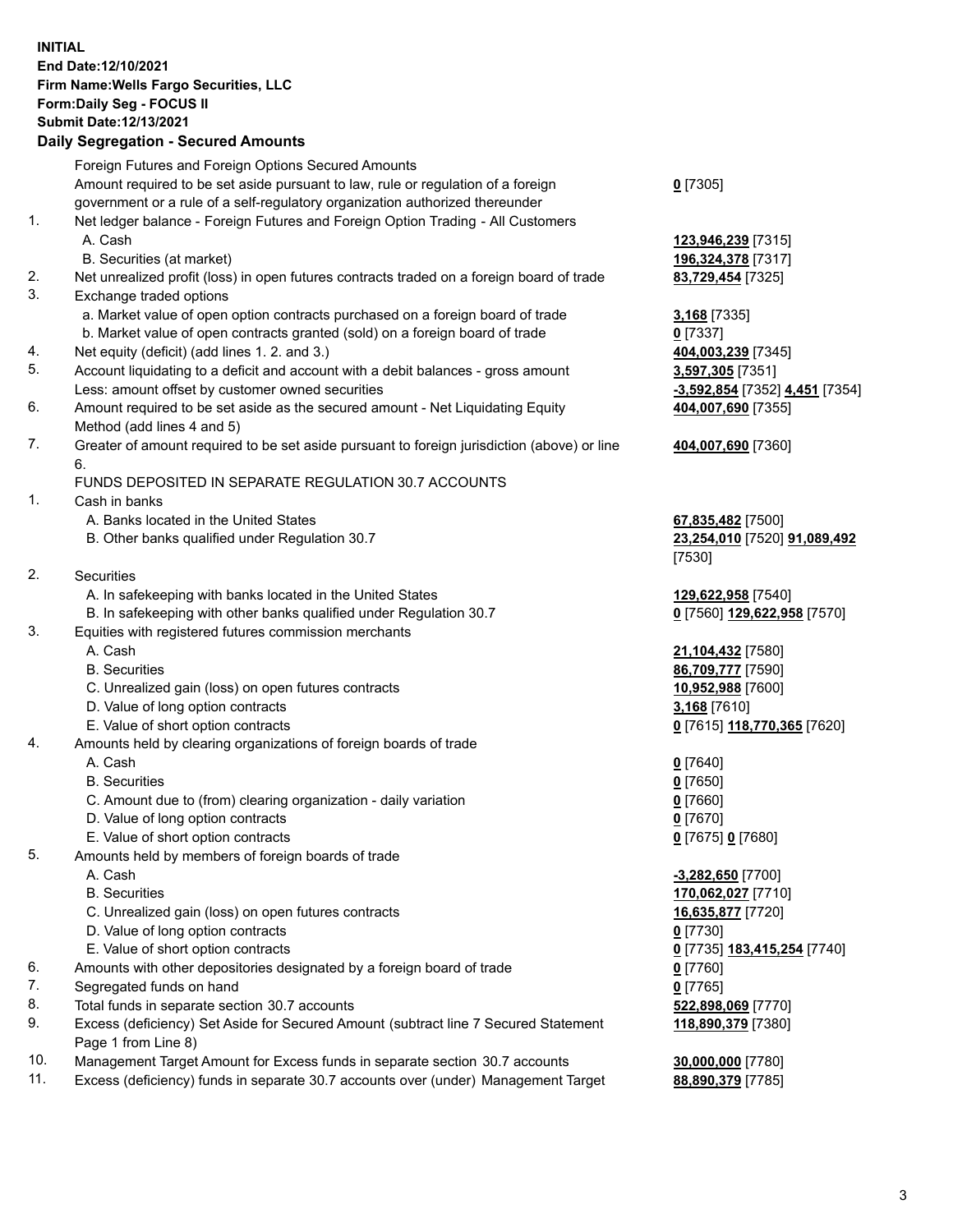**INITIAL End Date:12/10/2021 Firm Name:Wells Fargo Securities, LLC Form:Daily Seg - FOCUS II Submit Date:12/13/2021 Daily Segregation - Segregation Statement** SEGREGATION REQUIREMENTS(Section 4d(2) of the CEAct) 1. Net ledger balance A. Cash **2,762,542,923** [7010] B. Securities (at market) **2,065,691,902** [7020] 2. Net unrealized profit (loss) in open futures contracts traded on a contract market **595,475,943** [7030] 3. Exchange traded options A. Add market value of open option contracts purchased on a contract market **1,287,929,199** [7032] B. Deduct market value of open option contracts granted (sold) on a contract market **-1,349,738,920** [7033] 4. Net equity (deficit) (add lines 1, 2 and 3) **5,361,901,047** [7040] 5. Accounts liquidating to a deficit and accounts with debit balances - gross amount **67,924,330** [7045] Less: amount offset by customer securities **-67,922,347** [7047] **1,983** [7050] 6. Amount required to be segregated (add lines 4 and 5) **5,361,903,030** [7060] FUNDS IN SEGREGATED ACCOUNTS 7. Deposited in segregated funds bank accounts A. Cash **224,054,281** [7070] B. Securities representing investments of customers' funds (at market) **570,183,000** [7080] C. Securities held for particular customers or option customers in lieu of cash (at market) **146,666,548** [7090] 8. Margins on deposit with derivatives clearing organizations of contract markets A. Cash **2,758,730,581** [7100] B. Securities representing investments of customers' funds (at market) **339,368,583** [7110] C. Securities held for particular customers or option customers in lieu of cash (at market) **1,919,025,354** [7120] 9. Net settlement from (to) derivatives clearing organizations of contract markets **-80,463,424** [7130] 10. Exchange traded options A. Value of open long option contracts **1,287,929,199** [7132] B. Value of open short option contracts **-1,349,738,920** [7133] 11. Net equities with other FCMs A. Net liquidating equity **0** [7140] B. Securities representing investments of customers' funds (at market) **0** [7160] C. Securities held for particular customers or option customers in lieu of cash (at market) **0** [7170] 12. Segregated funds on hand **0** [7150] 13. Total amount in segregation (add lines 7 through 12) **5,815,755,202** [7180] 14. Excess (deficiency) funds in segregation (subtract line 6 from line 13) **453,852,172** [7190]

- 15. Management Target Amount for Excess funds in segregation **115,000,000** [7194]
- 16. Excess (deficiency) funds in segregation over (under) Management Target Amount Excess

**338,852,172** [7198]